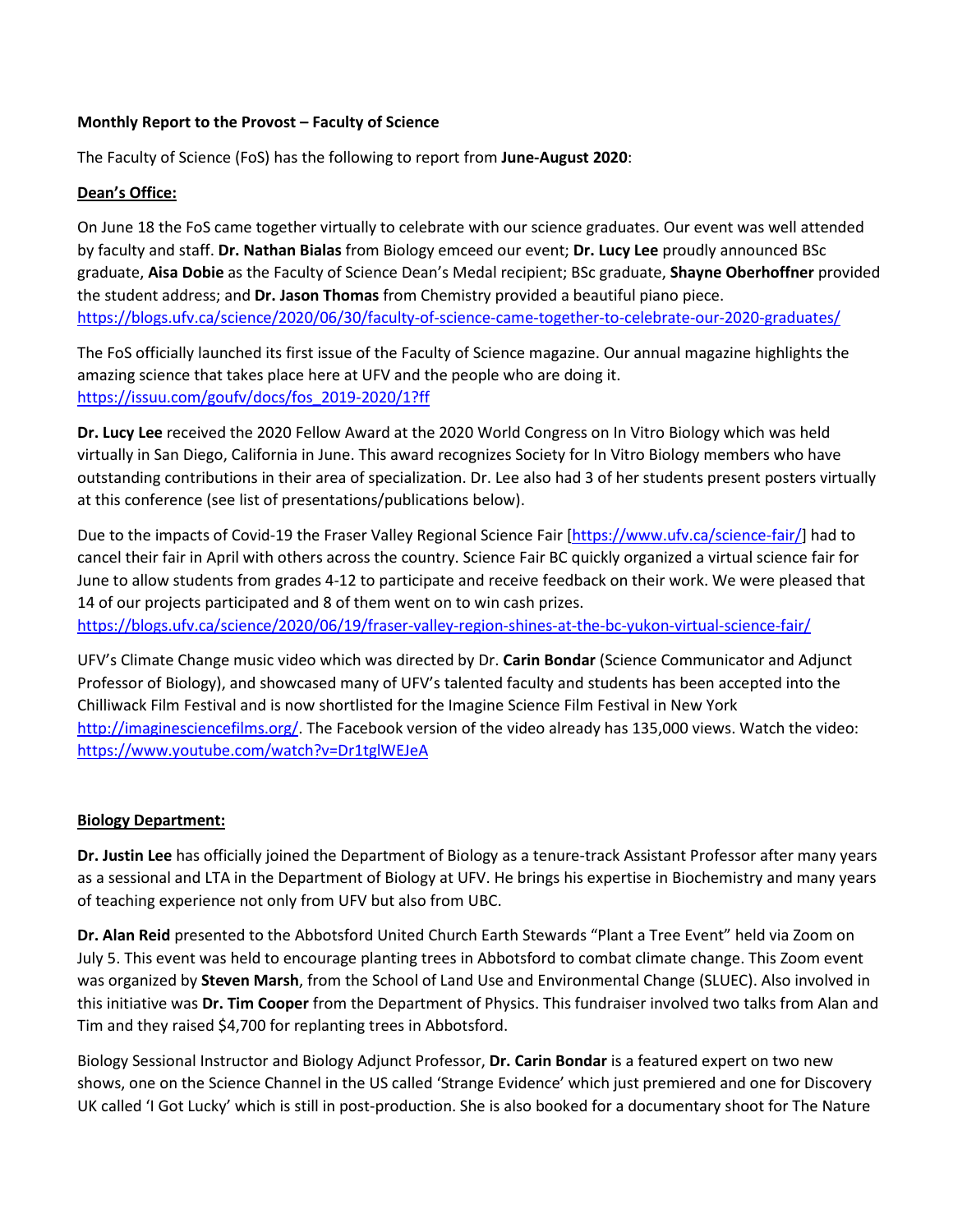of Things which will begin shooting in November. She took part in the Chilliwack Mural Festival in August and created an 8' x 3' inverted rainbow glass mural to represent alternative viewpoints and inclusivity. You can view her work in progress here [https://bit.ly/3l3YStT.](https://bit.ly/3l3YStT)

## **Chemistry Department**

Chemistry students, **Kaeden Teindl, Anmol Sharma** and **Warren VandeVen** from **Dr. Linus Chiang's** research lab presented at the Global Inorganic Discussion Weekday virtual conference on Twitter where Warren won one of the five Sir Geoffrey Wilkinson Prizes for his poster. **Warren VandeVen** also participated in the Inorganic Chemistry Exchange Program and gave his end of semester presentation at another virtual conference.

**Dr. Cory Beshara** has completed his 3-year term as Chemistry Department Head and has now begun his sabbatical. **Dr. Jason Thomas** has begun his 3-year term as the new Department Head of Chemistry.

Chemistry technician, **Leandra Chapmann** went on maternity leave and will be replaced this academic year by **Ariel Brown**, a recent graduate of UFV's Chemistry department. Welcome Ariel!

# **Mathematics & Statistics Department**

**Dr. Kseniya Garaschuk** was the lead organizer of the Canadian Mathematical Society COVID-19 Research and Education Meeting<https://ccrem20.cms.math.ca/> held virtually July 13-16. She has also been co-organizing biweekly Canada-wide Online Teaching Meet-Ups with First Year Math and Stats in Canada [\[https://firstyearmath.ca/\]](https://firstyearmath.ca/) on topics related to remote teaching. They've had a great turnaround of over 50 people each time and so far received very positive feedback so will be continuing with these into the fall term.

Data Analysis student, **Garima Sharma,** along with her faculty Supervisor, **Dr. Shaun Sun**, joined other undergrads from across Canada to present at the Canadian Undergraduate Mathematics Conference held online August 21. The title of her project was "A simulation study of some new tests of independence for ordinal data". <https://cumc.math.ca/2020/home>

## **School of Land Use and Environmental Change (SLUEC)**

**Dr. Mariano Mapili** has officially joined the School of Land Use and Environmental Change at the rank of Associate Professor on tenure track. He brings with him extensive teaching experience as an LTA for many years here at UFV as well as from the former Saskatchewan Institute of Technology (now Sask Polytech U).

**Dr. Lenore Newman** will be joining three other Canadian Research Chairs from UFV this fall presenting at the Virtual Science Café, Abbotsford. Dr. Newman will be speaking on October 6, 2020. The Virtual Science Café is a series of online informal talks, where anyone can come to explore the latest ideas in science, research and technology[. https://www.sciencetalks.ca/](https://www.sciencetalks.ca/)

Dr. Newman has been very active with the Food and Agriculture Institute (FAI) and has recently hired **Dr**. **Rob Newell**, as Research Associate, replacing **Dr. Lisa Powell** who moved on as Associate Professor at Sweet Briar College in the USA.

**Dr. Cherie Enns** took part in a webinar with the Research Office/Centre for Global Development on Covid-19 impacts in June.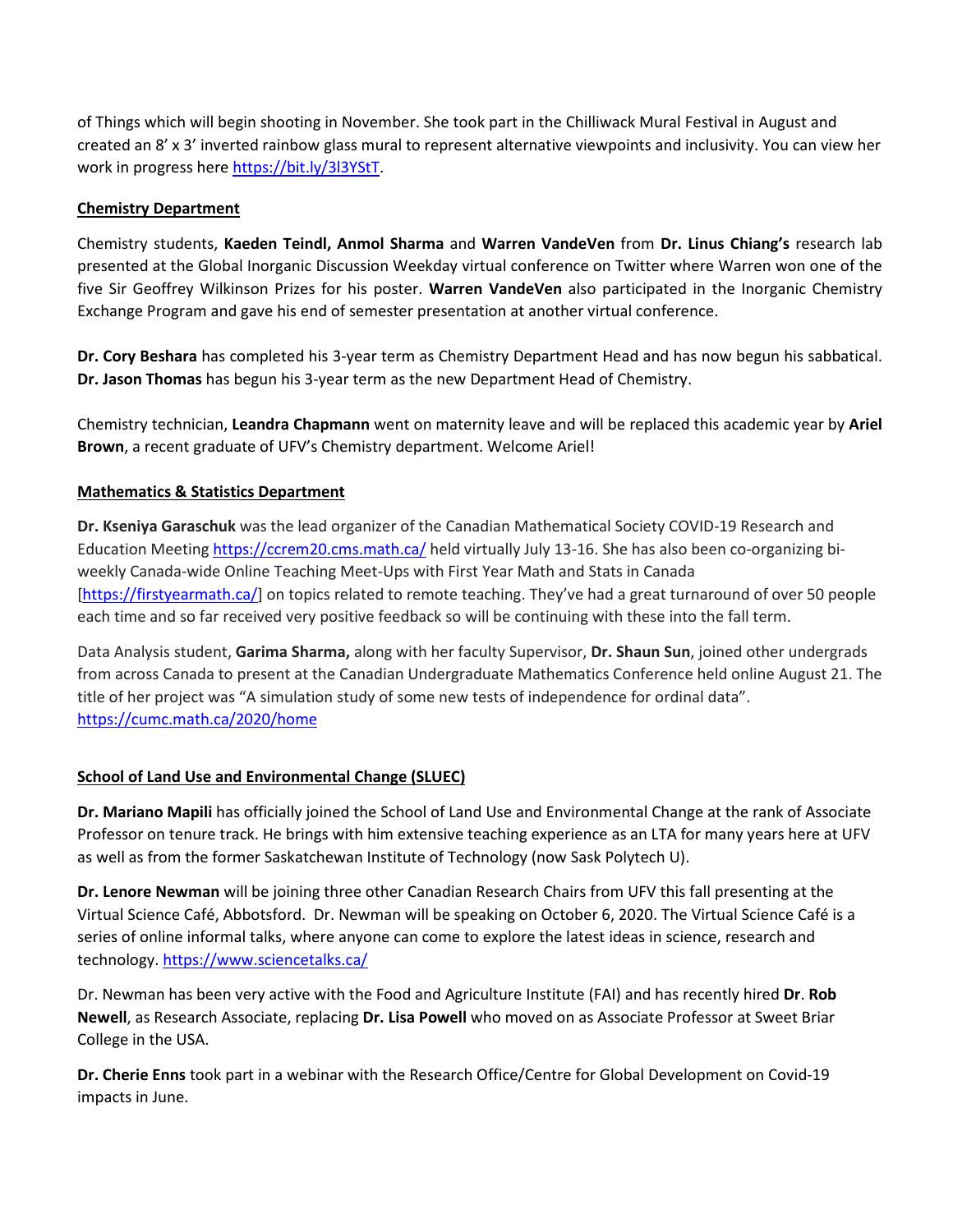## **Sample List of Presentations/Publications (UFV student names underlined) by FoS personnel June-August:**

Akuffo, E. and **Enns, C.** 2020. Thinking about global humanitarian interests in the midst of a global pandemic *UFV President's Blog*, August 2020.<https://blogs.ufv.ca/president/guest-post-dr-edward-akuffo-and-dr-cherie-enns/>

Brook, B., Harbeson, D.J., Shannon, C.P., Cai, B., He, D., Ben-Othman, R., Francis, F., Huang, J., **Varankovich, N.,** et al. (2020). BCG vaccination–induced emergency granulopoiesis provides rapid protection from neonatal sepsis. *Science Translational Medicine* May 2020; 12(542): eaax4517. doi: 10.1126/scitranslmed.aax4517

Bols NC, Braley EF, Pumputis PG, Hamilton MEC, Dayeh VR, **Lee LEJ** (2020) Impact of temperature on the integrity of rainbow trout intestinal epithelial cell sheets. World Congress on In Vitro Biology (virtual). A-2004. In Vitro Cell Dev Biol Anim 56:S32

Cho ES, Braley EF, Kelly HM, Lee PW, Lee JB, **Lee LEJ** (2020) Astaxanthin effects on salmonid and shrimp cells in vitro. World Congress on In Vitro Biology (virtual). A-2005. In Vitro Cell Dev Biol Anim 56:S33

Chong GLW, **Lee LEJ,** Marshall SN, Dowd GC (2020) Isolation and characterization of a new gill cell line, CAgillPFR, from the Australasian snapper (*Chrysophrys auratus*). World Congress on In Vitro Biology (virtual). A-2022. In Vitro Cell Dev Biol Anim 56:S39

**Enns, C.** and Marazzi, M. (2020) Reset City: A Response to COVID-19. *Planning West*, Summer 2020, pp 12-14.

**Garaschuk, K**., Liu, A. and Chiang-Fun, A. (2020) *Grade Five Competition from the Leningrad Mathematical Olympiad 1979-1992* Problem Books in Mathematics, Springer International Publishing, e-ISBN 978-3-030-52946-8, ISBN 978-3-030-52945-1

**Garaschuk, K.** and Jungic, V. 2020 "Assessments in the Time of COVID-9 and Beyond" *CMS Notes* June 2020: 52(3). <https://notes.math.ca/en/article/assessments-in-the-time-of-covid-19-and-beyond/>

Leung, F., **Radzimski, V.** and Doolittle, E. Reimagining Authentic Mathematical Tasks for Non-STEM Majors. *Can. J. Sci. Math. Techn. Educ.* **20,** 205–217 (2020).<https://doi.org/10.1007/s42330-020-00084-9>

**Newman, L.** 2020. "The Promise and Peril of "Cultured Meat". In: Katz-Rosene RM and Martin SJ (eds). Green Meat?: Sustaining Eaters Animals and the Planet. Montreal: McGill-Queen's University Press. p. 169-184.

Praat, D. and **Schmaltz, G.** (2020). The Effectiveness of Audio Recordings in the Detection of Disturbances in Great Blue Heron Colonies. Animal Behavior Society Virtual Conference, July 2020.

Pritchard DT, Lee JB, Bols NC, **Lee LEJ** (2020) Use of fish epithelial cell lines to study the actions of nitrite in fish. World Congress on In Vitro Biology (held virtually). A-2007. In Vitro Cell Dev Biol Anim 56:S33-S34

Sharma, A. and **Chiang, L.** (2020). Electronic Structure investigation of electron rich and efficient Cu-salen complexes. Global Inorganic Discussion Weekday (GIDW) Online Twitter Poster Event.

Sharma, G. and **Sun, S.** (2020) A simulation study of some new tests of independence for ordinal data. Canadian Undergraduate Mathematics Conference (CUMC), August 2020.

Teindl, K. and **Chiang, L.** (2020). Ni-salen complexes bearing pendant phenol groups in the secondary coordination sphere. Global Inorganic Discussion Weekday (GIDW) Online Twitter Poster Event.